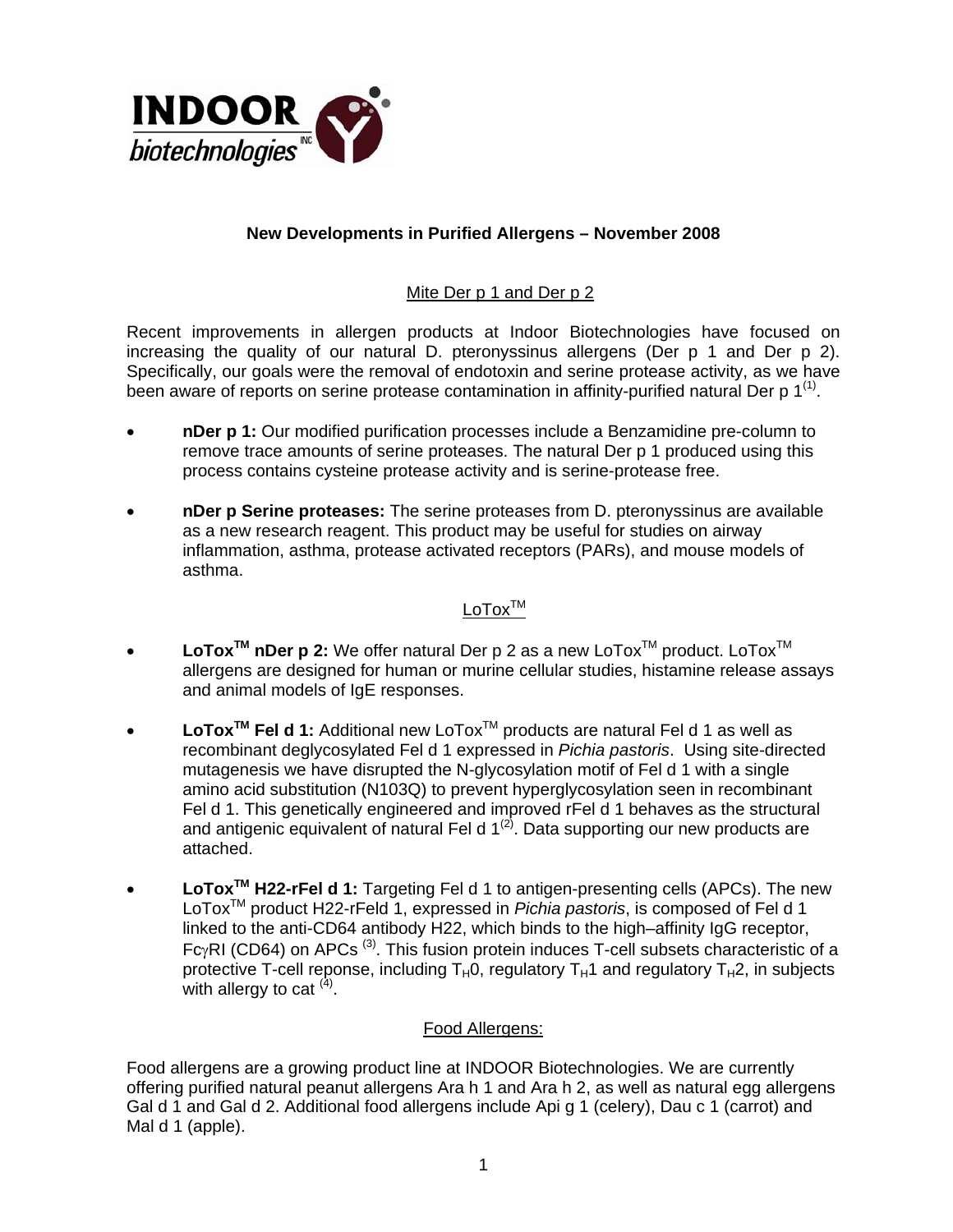INDOOR Biotechnologies produces a wide range of highly purified natural and recombinant allergens to meet you research needs. For assistance with allergen products or related research please contact us: Lisa Vailes, MS (Ivailes@inbio.com) or Sabina Wünschmann, PhD (sabina@inbio.com), Phone: (434) 984-2304.

- (1) Takai T, Kato T, Sakata Y, Yasueda H, Izuhara K, Okumura K, Ogawa H. Recombinant Der p 1 and Der f 1 exhibit cysteine protease activity but no serine protease activity. Biochem Biophys Res Commun. 2005;328(4):944-52.
- (2) Wünschmann S, Vailes LD, King EM, Aalberse RC, Chapman MD. Expression of a Deglycosylated Recombinant Fel d 1 in Pichia pastoris. J Allergy Clin Immunol 2008; 121(2):S214.
- (3) Vailes LD, Sun AW, Ichikawa K, Wu Z, Sulahian TH, Chapman MD et al. Highlevel expression of immunoreactive recombinant cat allergen (Fel d 1): Targeting to antigen-presenting cells. J Allergy Clin Immunol 2002; 110(5):757- 62.
- (4) Hulse KE, Reefer AJ, Engelhard VH, Satinover SM, Patrie JT, Chapman MD et al. Targeting Fel d 1 to FcγRI induces a novel variation of the  $T_H2$  response in subjects with cat allergy. J Allergy Clin Immunol 2008;121:756-62.



# **Data on New Allergen Products**

**Fig.1: Removal of serine protease activity in nDer p 1.** Serine protease activity present in nDer p 1, measured as hydrolysis of the fluorogenic substrate Boc-Gln-Gly-Arg-MCA (A). Benzamidine affinity chromatography removed serine proteases in nDer p 1 (B). AEBSF: serine protease inhibitor.